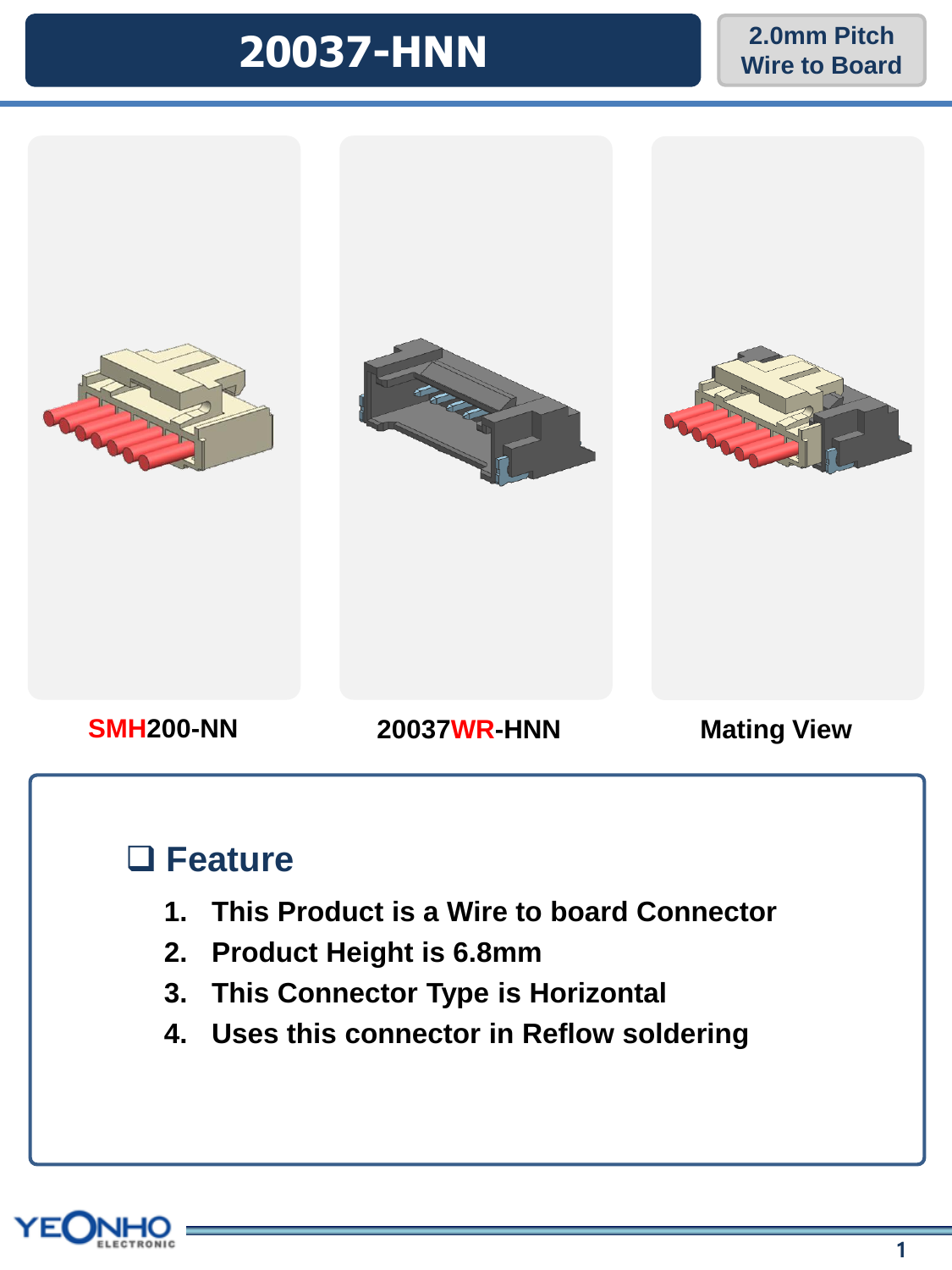#### ❑ **Product Specification**

| <b>Item</b>                  | <b>Specification</b>                                                 |
|------------------------------|----------------------------------------------------------------------|
| <b>Operating Voltage</b>     | <b>AC/DC 250V</b>                                                    |
| <b>Current Rating</b>        | AC/DC 3A                                                             |
| <b>Operating Temperature</b> | $-25^{\circ}$ C ~ +85 $^{\circ}$ C                                   |
| Insulation resistance        | 1000 <sub>M</sub>                                                    |
| Withstanding voltage         | No flash over and no physical damage                                 |
| Contact resistance           | $30 \text{mA}$ MAX                                                   |
| Durability                   | Contact Resistance: $50 \text{m}\Omega$ MAX                          |
| Vibration                    | 1) Contact Resistance : $50 \text{mA}$<br>2) Discontinue : 1µsec MAX |

### ❑ **Ordering Code**



### ❑ **Material / Plating**

| <b>Part</b>     | <b>Material</b>     | <b>Plating / Color</b> |
|-----------------|---------------------|------------------------|
| Wafer           | PA계열                | <b>Natural</b>         |
| Pin             | <b>Copper Alloy</b> | Sn Plating             |
| Hook            | <b>Copper Alloy</b> | Sn Plating             |
| Housing         | PA계열                | White                  |
| <b>Terminal</b> | <b>Copper Alloy</b> | Sn Plating             |

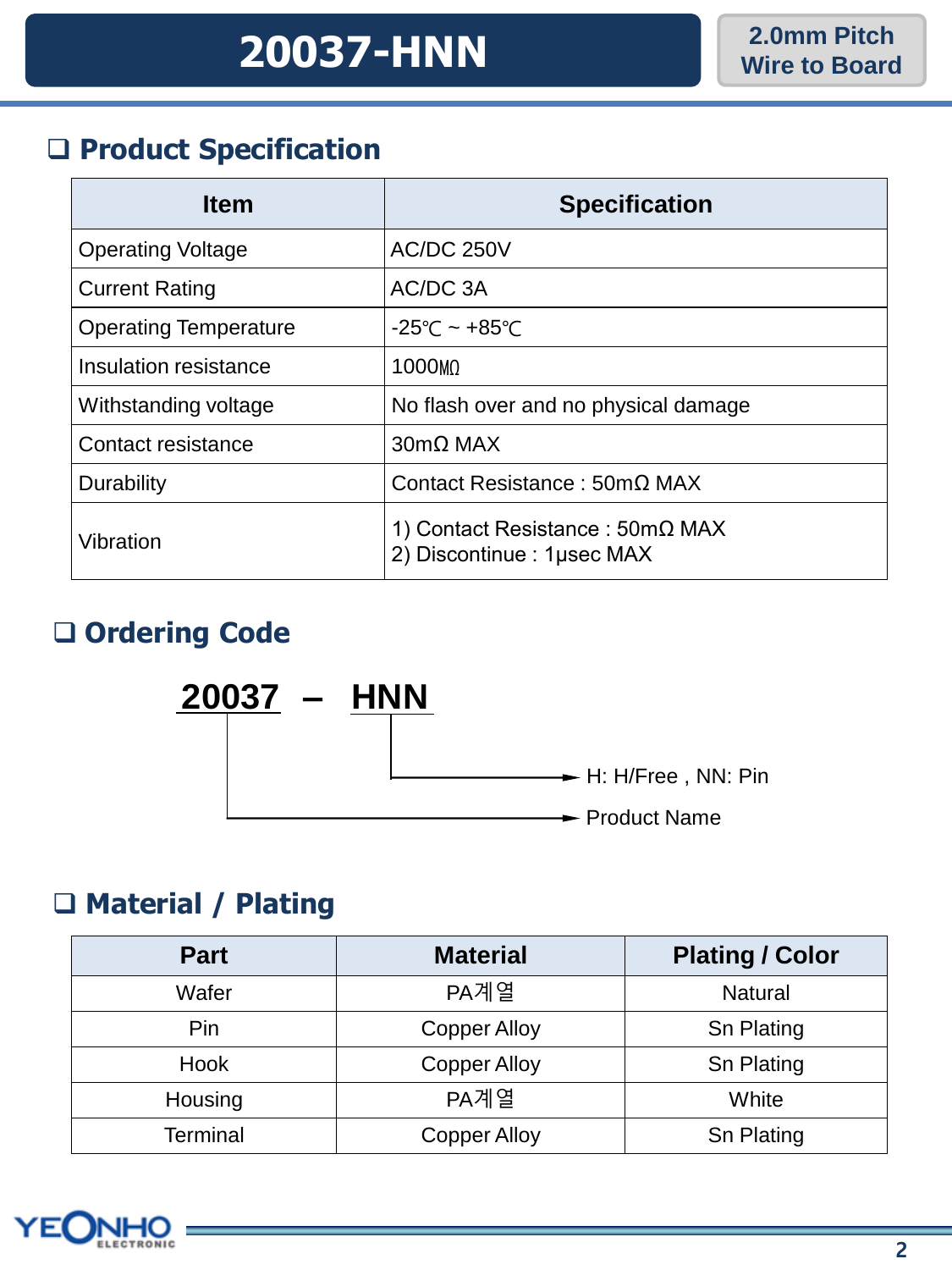### ❑ **Connector Dimension/ 20037WR-HNN**



C





| Part No.    | <b>Pin</b>   | A     | B     | D     |
|-------------|--------------|-------|-------|-------|
| 20037WR-H02 | $\mathbf{2}$ | 2.00  | 4.75  | 8.00  |
| 20037WR-H04 | 4            | 6.00  | 8.75  | 12.00 |
| 20037WR-H06 | 6            | 10.00 | 12.75 | 16.00 |
| 20037WR-H08 | 8            | 14.00 | 16.75 | 20.00 |
| 20037WR-H10 | 10           | 18.00 | 20.75 | 24.00 |
| 20037WR-H12 | 12           | 22.00 | 24.75 | 28.00 |
| 20037WR-H14 | 14           | 26.00 | 28.75 | 32.00 |
| 20037WR-H16 | 16           | 30.00 | 32.75 | 36.00 |
| 20037WR-H18 | 18           | 34.00 | 36.75 | 40.00 |

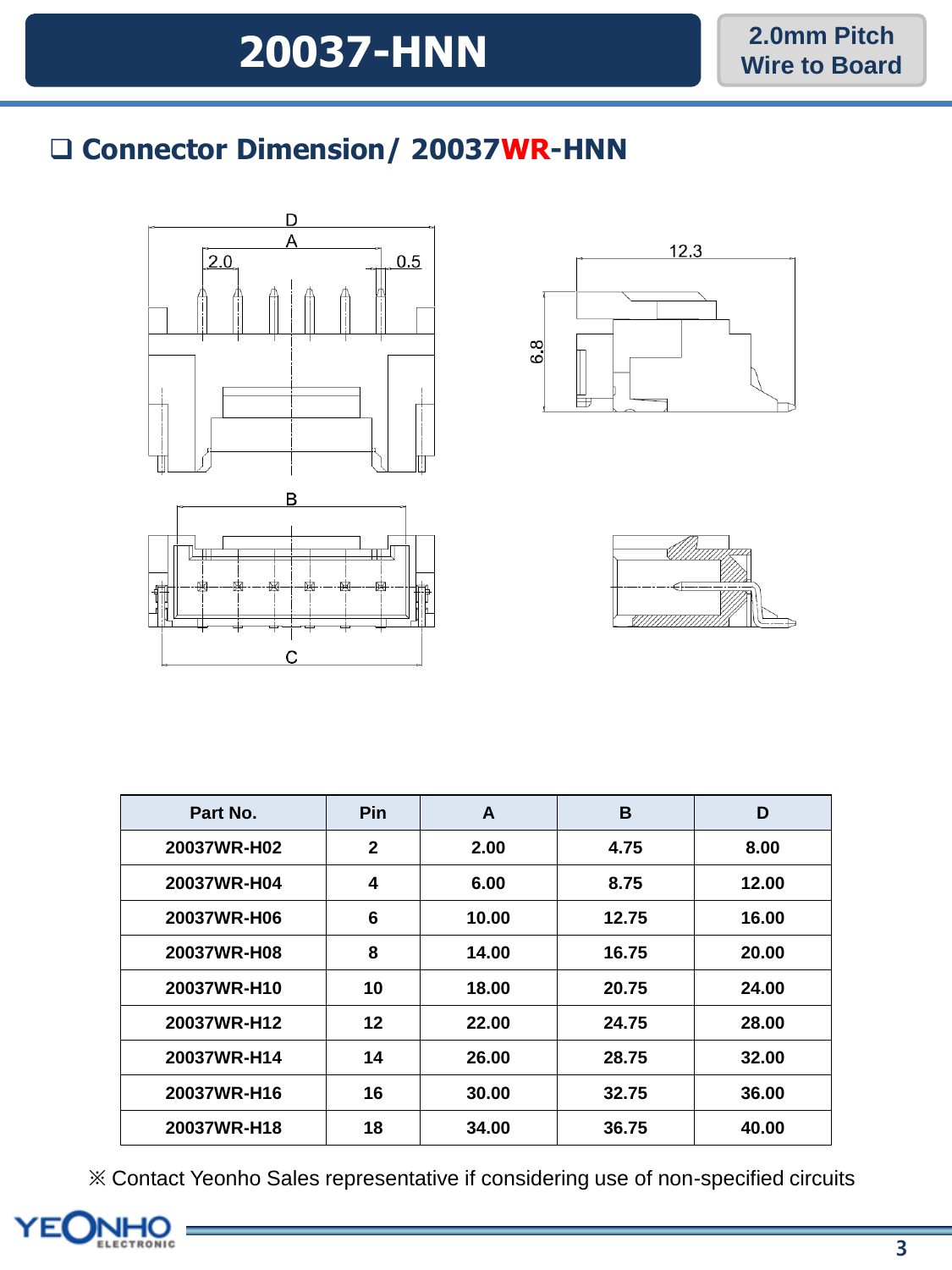# **2.0mm Pitch 20037-HNN Wire to Board**

### ❑ **PCB Pattern Dimension / 20037WR-HNN**



| Pin            | A    |  |  |  |
|----------------|------|--|--|--|
| $\overline{2}$ | 2.0  |  |  |  |
| 4              | 6.0  |  |  |  |
| 6              | 10.0 |  |  |  |
| 8              | 14.0 |  |  |  |
| 10             | 18.0 |  |  |  |
| 12             | 22.0 |  |  |  |
| 14             | 26.0 |  |  |  |
| 16             | 30.0 |  |  |  |
| 18             | 34.0 |  |  |  |

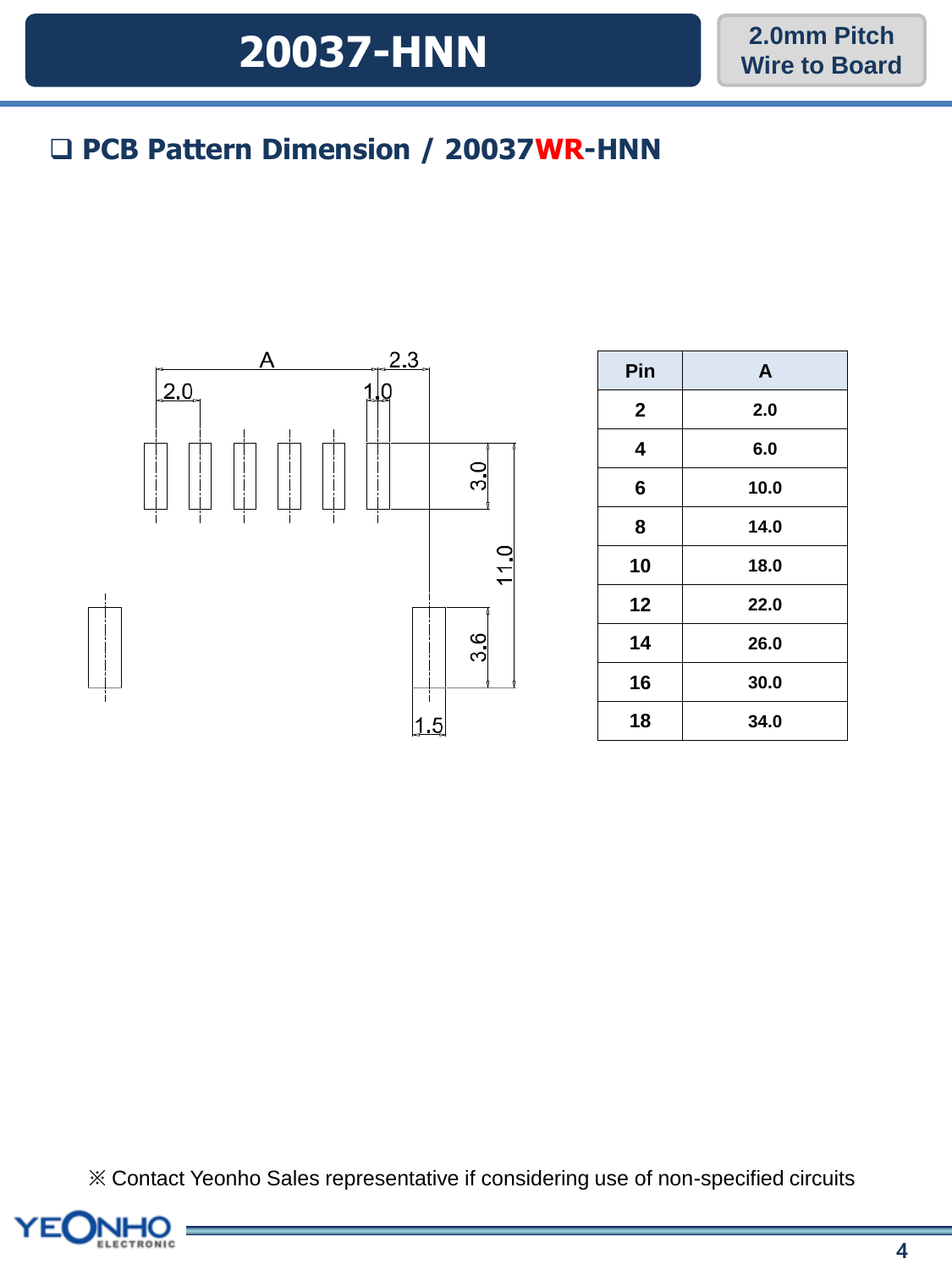### ❑ **Packing Dimension/ 20037WR-HNN**



| Pin         | A  | B  | $\mathbf C$ | D    |
|-------------|----|----|-------------|------|
| $\mathbf 2$ | 16 | 24 | 6.5         | Ф380 |
| 4           | 16 | 24 | 6.5         | Ф380 |
| 6           | 16 | 24 | 6.5         | Ф380 |
| 8           | 16 | 32 | 6.5         | Ф380 |
| 10          | 16 | 44 | 6.5         | Ф380 |
| 12          | 16 | 44 | 6.5         | Ф380 |
| 14          | 16 | 44 | 6.5         | Ф380 |
| 16          | 16 | 56 | 6.5         | Ф380 |
| 18          | 16 | 56 | 6.5         | Ф380 |

※ Contact Yeonho Sales representative if considering use of non-specified circuits

 $\overline{C}$ 

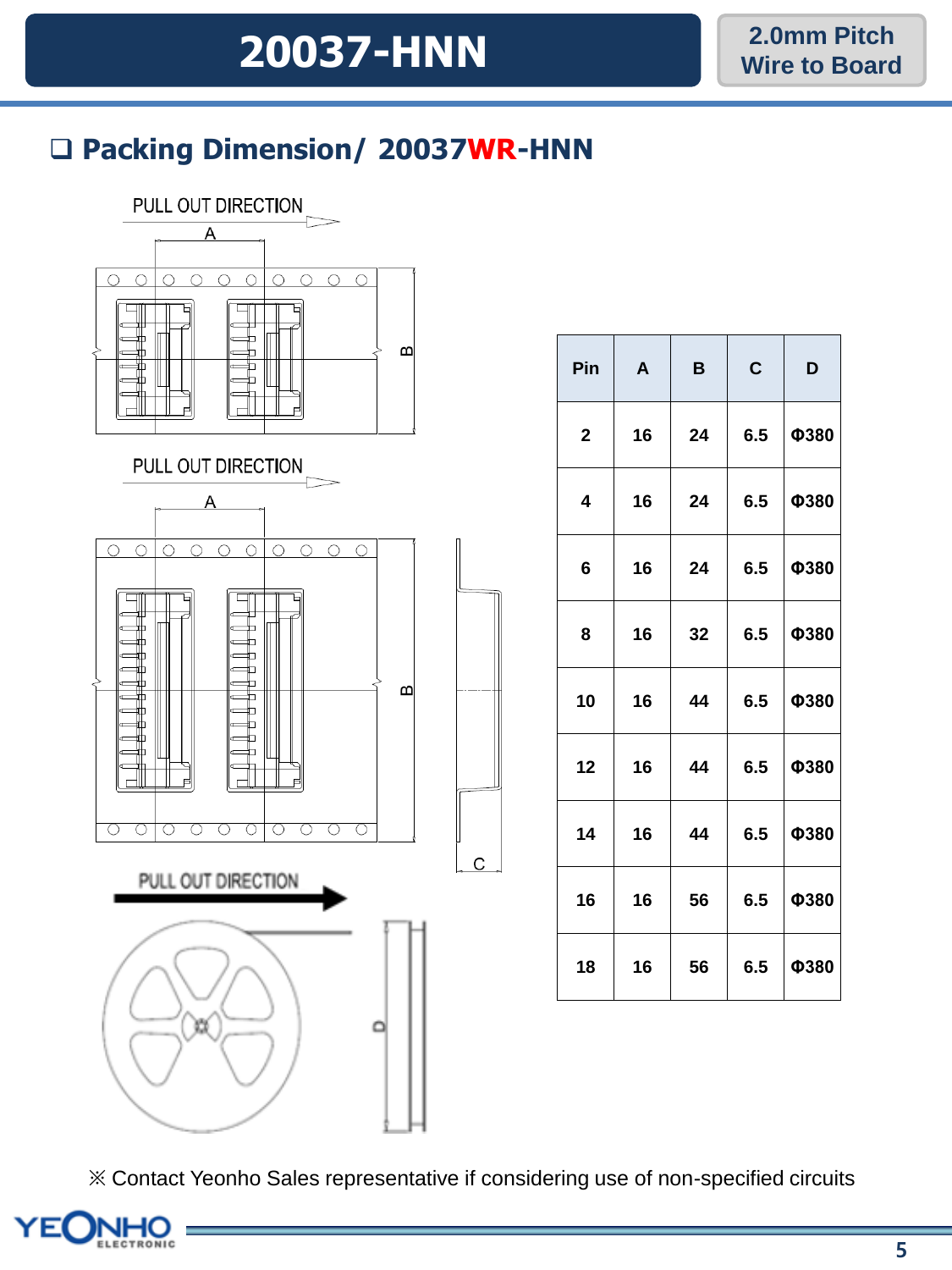### ❑ **Connector Dimension/ SMH200-NN**











| Part No.         | <b>Pin</b>   | A    | B    | D    |
|------------------|--------------|------|------|------|
| <b>SMH200-02</b> | $\mathbf{2}$ | 2.0  | 4.6  | 5.6  |
| <b>SMH200-04</b> | 4            | 6.0  | 8.6  | 9.6  |
| <b>SMH200-06</b> | 6            | 10.0 | 12.6 | 13.6 |
| <b>SMH200-08</b> | 8            | 14.0 | 16.6 | 17.6 |
| <b>SMH200-10</b> | 10           | 18.0 | 20.6 | 21.6 |
| <b>SMH200-12</b> | 12           | 22.0 | 24.6 | 25.6 |
| <b>SMH200-14</b> | 14           | 26.0 | 28.6 | 29.6 |
| <b>SMH200-16</b> | 16           | 30.0 | 32.6 | 33.6 |
| <b>SMH200-18</b> | 18           | 34.0 | 36.6 | 37.6 |